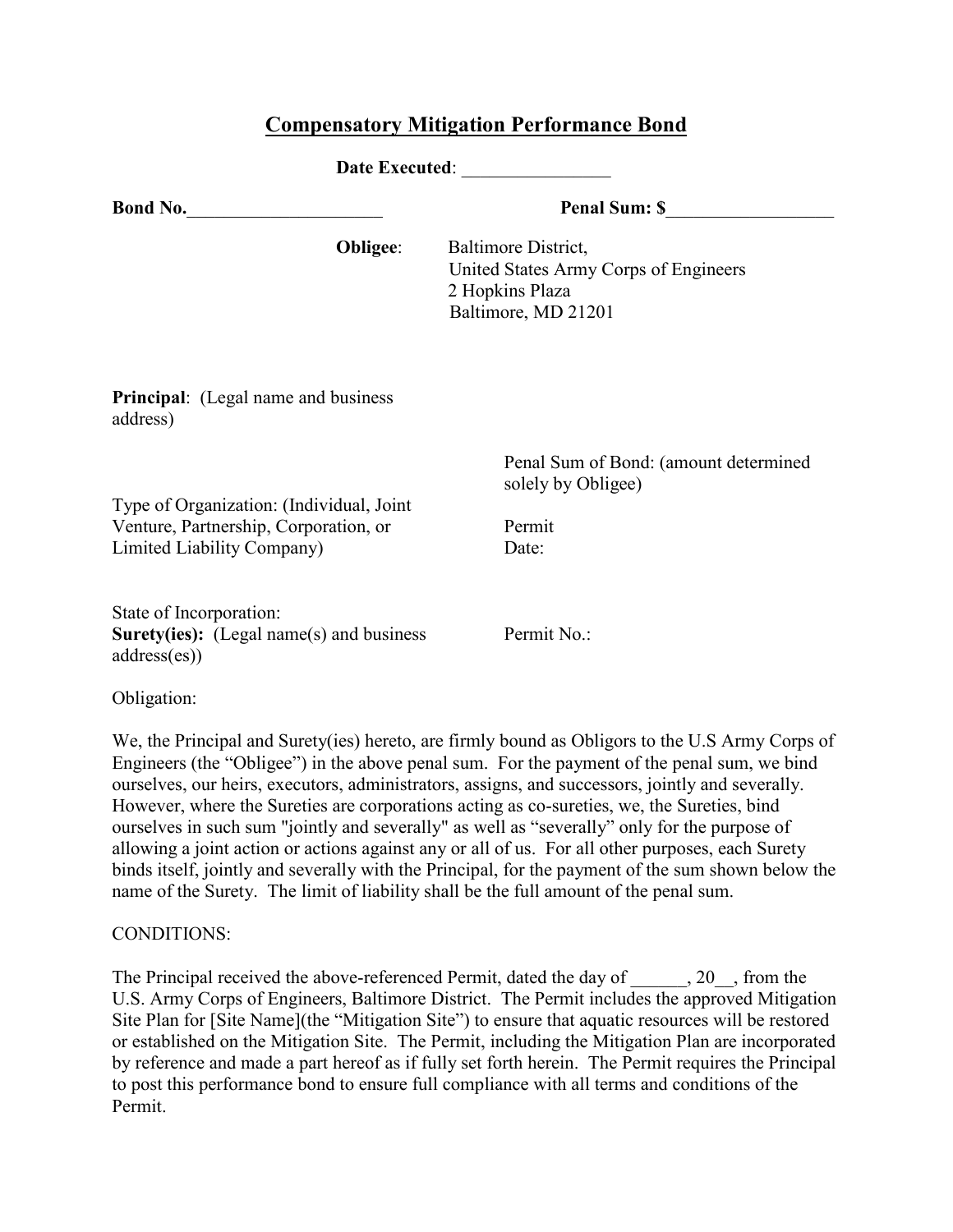## THEREFORE:

The above obligation is void if the Principal –

(a) Specifically performs and fulfills all of the obligations, covenants, terms, conditions and agreements of the Permit during the original term of the Permit and any extensions thereof that may be granted by the Obligee, with or without notice to the Surety(ies), and during the life of any guaranty required under the Permit, and –

(b) Also specifically performs and fulfills all of the obligations, covenants, terms, conditions, and agreements of any and all duly authorized modifications of the Permit that may hereafter be made. Notice of those modifications to the Surety(ies) are waived.

IT IS FURTHER EXPRESSLY PROVIDED THAT:

The Obligee shall have the full and final authority to determine whether the Principal and Surety(ies) have specifically performed and fulfilled some or all of the obligations, covenants, terms, conditions and agreements of the Permit.

In accordance with regulation at 33 C.F.R. § 332.3(n)(5), the Surety(ies) shall provide the Obligee notification at least 120 days in advance of termination, revocation, or modification of this bond.

Within thirty (30) business days of receiving notice from the Obligee that the Principal has defaulted on some or all of the obligations, covenants, terms, conditions and agreements of the Permit, the Surety(ies) shall either –

(a) Remedy the default of the Principal to the full satisfaction of the Obligee by a certain date determined by the Obligee, or -

(b) Immediately tender to a party or parties identified by the Obligee (or to a standby trust agreement consistent with 33 C.F.R.  $\S$  332.3(n)(6)) the portion of the penal sum that the Obligee determines is due and owing and necessary to remedy the default. In no circumstance shall such a sum be tendered to the Obligee. Any new party or parties identified by the Obligee under this section shall immediately become a Surety or Sureties to this bond. If the Obligee determines that it is unable to identify such a party or parties, the Surety(ies) shall remedy the default of the Principal under (a) of this section.

In the event that the Surety(ies) fail(s) to notify Obligee at least 120 days in advance of any termination or revocation, fail(s) to respond within thirty (30) business days to the Obligee's notice of default, or fail(s) to honor commitments to the full satisfaction of the Obligee under (a) or (b) above of this section, the full penal sum may, at the election of the Obligee, immediately become due and owing and paid to a party or parties (or to a standby trust agreement) identified by the Obligee. In no circumstance shall the full penal sum be tendered to the Obligee. Any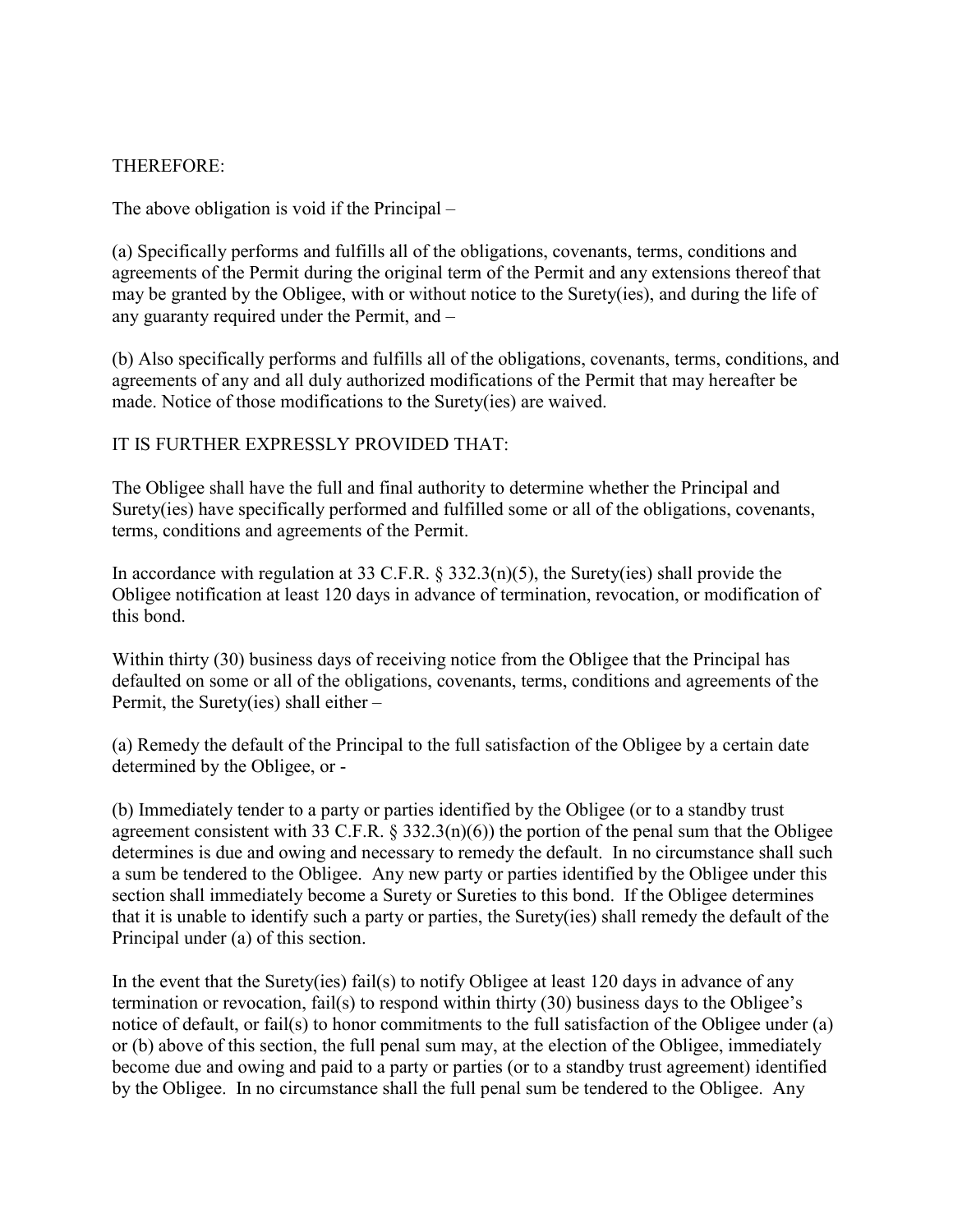new party or parties identified by the Obligee under this paragraph shall immediately become a Surety or Sureties to this bond.

WITNESS:

The Obligee, Principal and Surety(ies) have executed this performance bond and have affixed their seals on the date set forth above.

| <b>PRINCIPAL</b>                    |                        |                 |
|-------------------------------------|------------------------|-----------------|
| Signature 1                         | Signature 2            | Corporate Seal  |
| Name, Title                         | Name, Title            |                 |
| <b>SURETY</b><br>Name & Address     | State of Incorporation | Liability Limit |
| Signature 1                         | Signature 2            |                 |
| Name, Title                         | Name, Title            |                 |
| <b>STATE OF</b><br><b>COUNTY OF</b> |                        |                 |

I hereby certify that on the day of , 20 , before me, the subscriber, a notary public of the State of \_\_\_\_\_\_\_\_\_\_\_\_\_\_\_, in and for \_\_\_\_\_\_\_\_\_\_\_\_\_\_\_\_\_\_\_\_, personally appeared and made oath in due form of law that the matters contained in the above-stated Bond are true to the best of his/her knowledge, information and belief.

As witness, my hand and notarial seal.